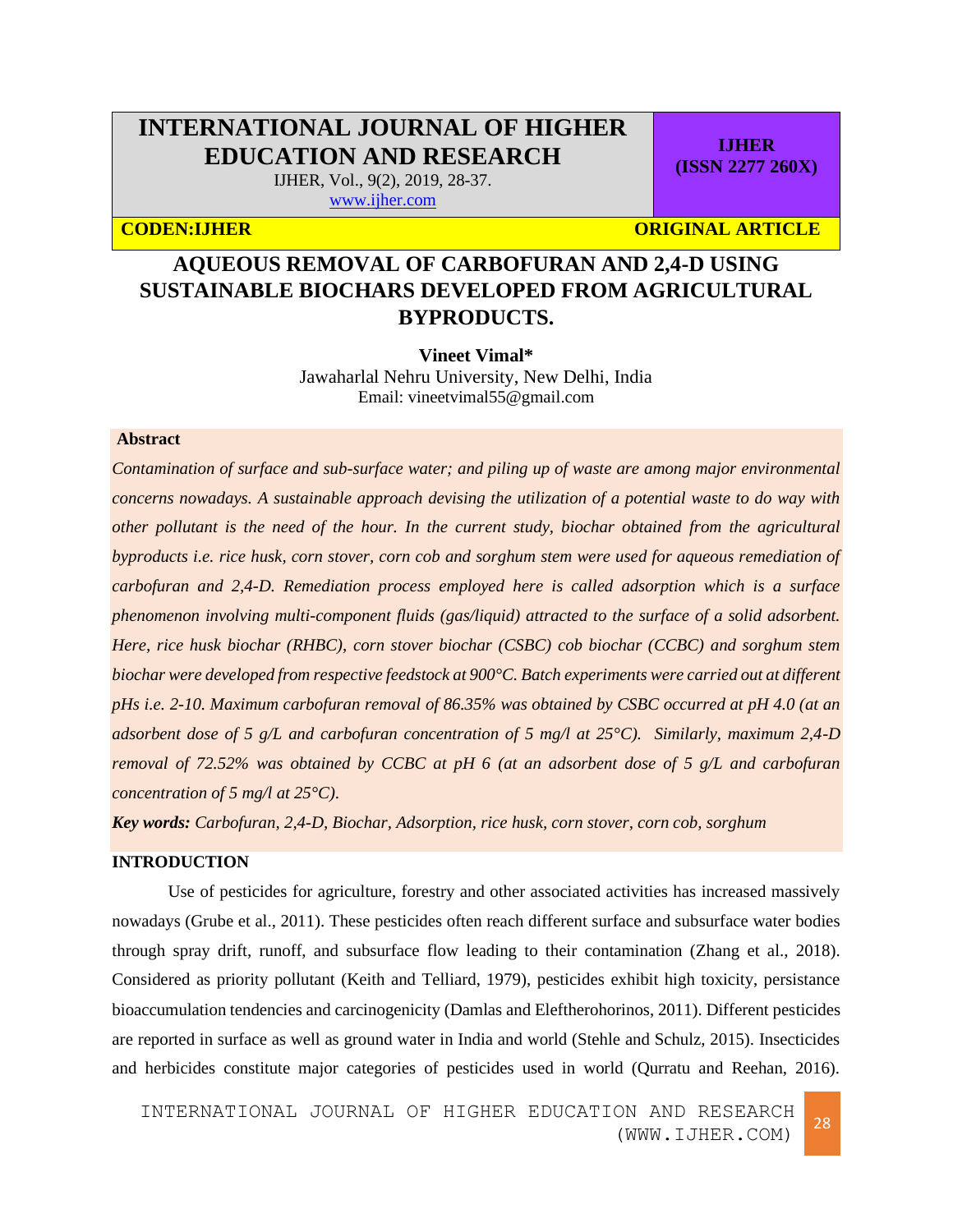Carbofuran, an insecticide and 2,4-D, a herbicide are among most widely used pesticides (Gupta et al., 2006). The guideline values for carbofuran and 2,4-D in drinking water, based on allocation to water, weight of individual and consumption is 0.007 and 0.03 mg/L, respectively (WHO, 2017). Various methods of water treatment for removal of pesticides include photocatalytic degradation (Gong et al., 2011), electrochemical degradation (Miwa et al., 2006), ultrasound combined with photo-Fenton (Katsumata et al., 2011), advanced oxidation processes (Zhou et al., 2011), aerobic degradation (Murthy and Manonmani, 2007), electrodialysis membranes (Banasiak et al., 2011), nanofiltration (Ahmed et al., 2008), ozonation (Maldonado et al., 2006), biosorption (Deng et al., 2009) and adsorption (Danish et al., 2010). Advantages and drawbacks of these methods have been extensively discussed by different research groups (Foo and Hameed, 2010). Among these methods, adsorption has emerged as a promising technique due to its versatility, simplicity and low operation cost. High removal capacity and wide applicability of adsorption technique also make it efficient for pesticide removal (Salman, 2013). Adsorption is a surface phenomenon where an adsorbate (solute from a solution) gets accumulated over an adsorbent (solid porous material) due to liquid-solid intermolecular forces of attraction (Rashed, 2013). A variety of adsorbents such as agricultural wastes, bioadsorbents, polymeric compounds, industrial wastes, inorganic wastes, and carbonaceous adsorbent are used for pesticide removal from aqueous medium either in their simpler or modified form (Ahmad et al., 2010). Carbonaceous adsorbents are majorly constituted by activated carbons (ACs), carbon nanoparticles and biochars developed from different feedstocks (Shan et al., 2015). But preparation of activated carbon and nanoparticles is very costly which paves way for a renewable, low cost and rather sustainable option- biochar (Mohan et al., 2014). Biochar is very stable, recalcitrant and carbonrich in nature and is obtained by carbonization of biomass (Ahmad et al., 2014). Apart from pyrolysis condition such as temperature, heating rate and resideance time biochar properties are also affected by nature of feedstock (Kloss et al., 2012). Agro-forestry residues along with milling residues, municipal waste and animal manures are used as feedstock for biochar development (Lehmann et al., 2006). Rice (*Oryza sativa*), maize (*Zea mays*) and sorghum (*Sorghum bicolor*) are among most valued food crops of India. Importance of these three crops can be understood both in terms of area under cultivation for these crops as well their production. Average yearly production of 108.5 million tons (in 431.3 lac hectares), 25.27 million tons (in 89.70 lac hectares) and 4.51 million tons (in 53.7 lac hectares) was reported for rice, maize and sorghum respectively during years-2015-2018 (DACFW, 2018). Along with the crop yield, the byproducts or residue produced i.e. husk, straw, stover, cob, and stalks of these crops are also of great significance (Daioglou et al., 2016). Estimates of by-products produced from these crops can be assessed using residue to production ratio (RPR) values. RPR is the gravimetric ratio of residue (by-products) to the actual crop yield (Murli et al., 2008). On the basis of production of respective crops and individual RPR

INTERNATIONAL JOURNAL OF HIGHER EDUCATION AND RESEARCH (WWW.IJHER.COM) <sup>29</sup>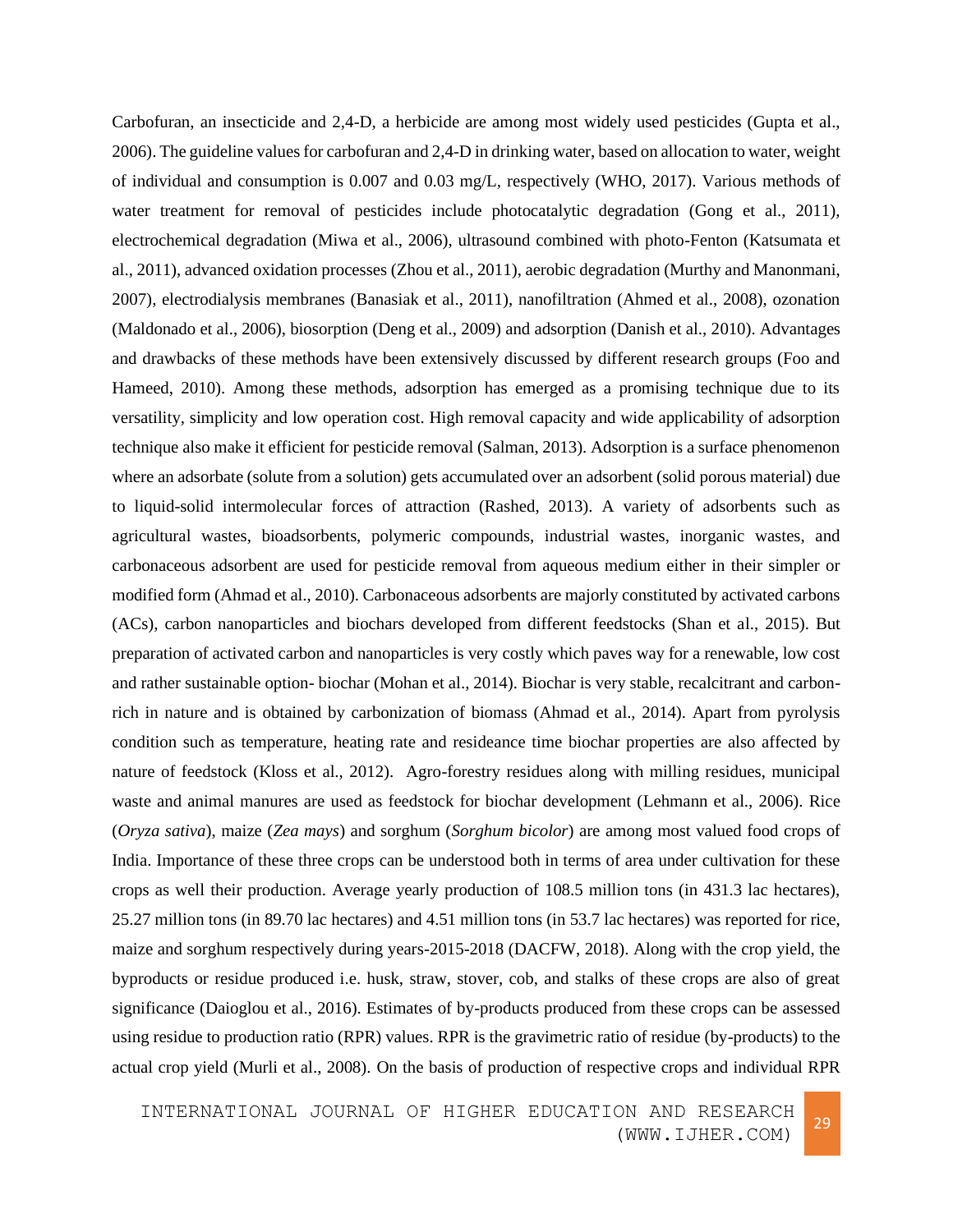value of by-products i.e. rice straw  $(1.5)$ , rice husk  $(0.2)$ , corn stalk  $(2)$ , corn cob  $(0.33)$ , sorghum cob  $(0.5)$ , sorghum husk (0.2), and sorghum stalk (1.7) the total by-product generated can be quantified (Hiloidhari et al., 2014). So, development of biochar from these agricultural byproducts will serve dual purpose of agrowaste management as well as pesticide remediation from water.

## **2. MATERIAL AND METHODS**

#### **2.1 Preparation of stock solution.**

Stock solutions (100 mg/L) of carbofuran and 2,4-D were prepared by dissolving 100 mg of carbofuran and 2,4-D, respectively in 1000 ml of double distilled water in a volumetric flask. The working solutions of 5 mg/L was prepared by using this stock solution. The pHs of the working solutions were maintained by using  $HCl$  (0.1N) and NaOH (0.1N).

#### **2.2. Development of biochar**

Agricultural byproducts viz. rice husk, corn stover, corn cob and sorghum stem were collected from Bhikhanpur village, Gaziabad, Uttar Pradesh, India. They were sun-dried for 2 weeks. Post drying they were cut in small size of 1-2 cm and pyrolysed separately in quartz crucibles in muffle furnace (Thermoscientific) at 900°C (ramp rate-10°C/min and residence time of 30 minute) to form biochar. Obtained biochars i.e. RHBC, CSBC, CCBC and SSBC were crushed, sieved, washed and filtered with double distilled water to remove any possible color leach. After washing CCBC was oven dried and sieved again with 30-50 BSS mesh size sieves to ensure uniform particle size. The scheme for development of biochars is mentioned in figure 1.

### **2.3 Sorption process**

Sorption studies were carried out at different pH to assess its impact on carbofuran and 2,4-D removal by the RHBC, CSBC, CCBC and SSBC

### **2.3.1 Effect of pH**

This study determines the optimum pH for the sorption process. For this study, 0.25 g RHBC, CSBC, CCBC and SSBC taken in separate plastic beakers. 50 mL of working solution having initial carbofuran concentrations of 5 mg/L at pH range of 2-10 were added to them. Similar task were performed with the biochars and working solution of 2,4-D with initial concentration 5 mg/L (pH range- 2-10). Now, the suspension of biochars and pesticides were agitated in water bath shaker (80-120 rpm) for 24 hours at 25  ${}^{0}C$ . Thereafter, solutions were filtered using syringe filters of pore size, 0.2 µm. The filtrates were analyzed on UV/Vis spectrometer Lambda 35, Perkin Elmer. The absorption maxima ( $\lambda_{\text{max}}$ ) for carbofuran and 2,4-D were 275 and 284 nm, respectively. Carbofuran and 2,4-D concentration in the samples were determined from equation y=mx +C from plots of absorbance versus specific concentration of their standard solution.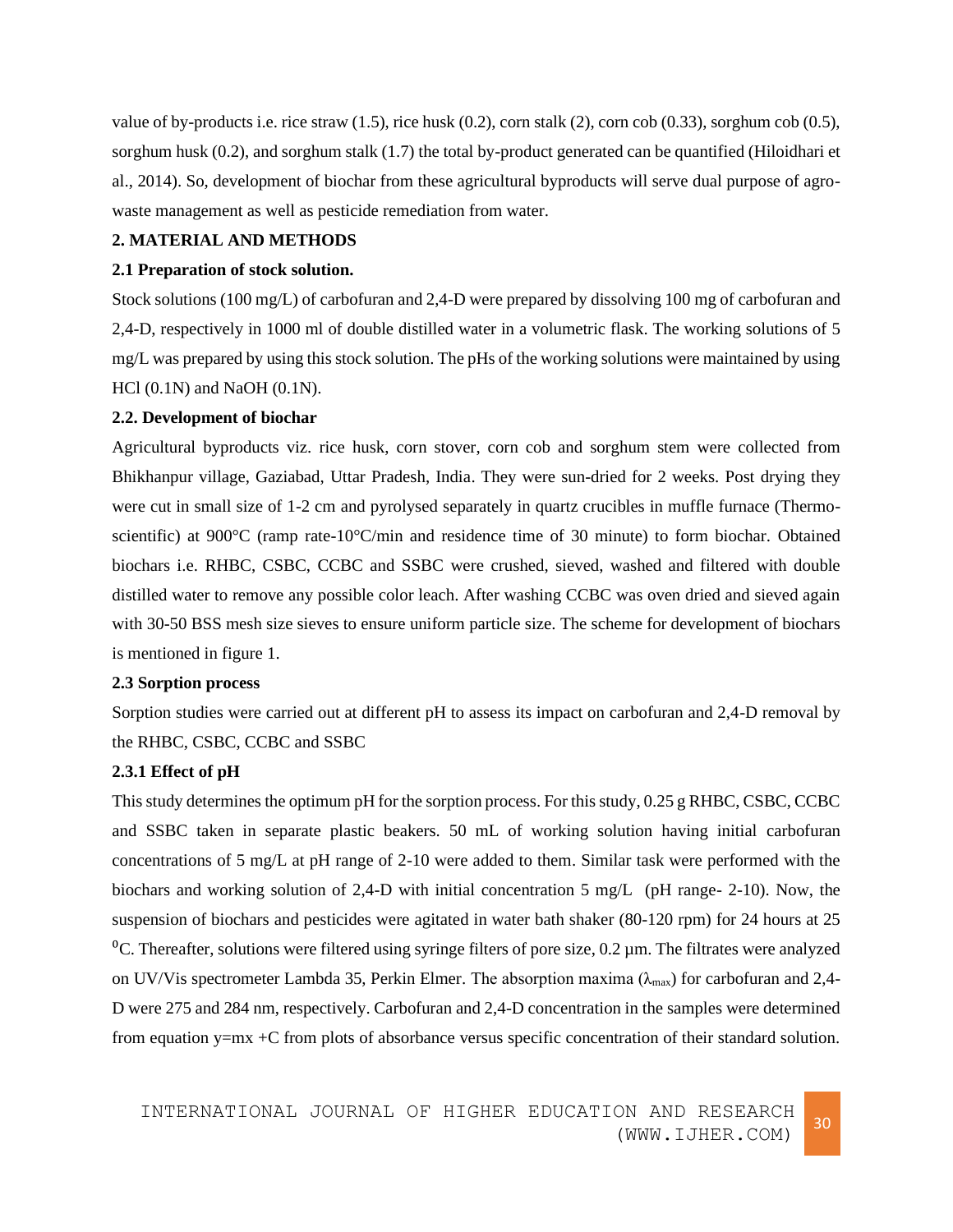The percentage 2,4-D removal and adsorption capacity were determined using equation 1 and 2, respectively.

Removal efficiency (%) = 
$$
\frac{(C_0 - C_e)}{C_0}
$$
 x 100 (1)

Adsorption capacity, 
$$
q_e = \frac{(C_0 - C_e)}{M} x
$$
 V (2)

Where,  $C_0$  (mg/L) and  $C_e$  (mg/L) are the initial concentration and is the equilibrium concentration of the pesticide solution, respectively. q<sup>e</sup> (mg/g) is the amount of pesticide adsorbed per gram of the biochars, V (L) is the volume of the pesticide solution taken, and M (g) is the quantity of the biochar added.



Figure 1. Development of RHBC, CSBC, CCBC and SSBC from agricultural byproducts

## **3. Results and discussions**

|        | $q_e$ (RHBC) | $q_e$ (CSBC) | $q_e$ (CCBC) | $q_e$ (SSBC) |
|--------|--------------|--------------|--------------|--------------|
|        | (mg/g)       | (mg/g)       | (mg/g)       | (mg/g)       |
| $pH-2$ | 0.52         | 0.64         | 0.61         | 0.79         |
| $pH-4$ | 0.94         | 0.98         | 0.86         | 0.82         |
| $pH-6$ | 0.92         | 0.89         | 0.93         | 0.92         |
| $pH-8$ | 0.75         | 0.91         | 0.83         | 0.78         |
| pH-10  | 0.61         | 0.70         | 0.70         | 0.54         |

Table 1: Carbofuran adsorption capacities of biochars at different pH

INTERNATIONAL JOURNAL OF HIGHER EDUCATION AND RESEARCH (WWW.IJHER.COM)<sup>31</sup>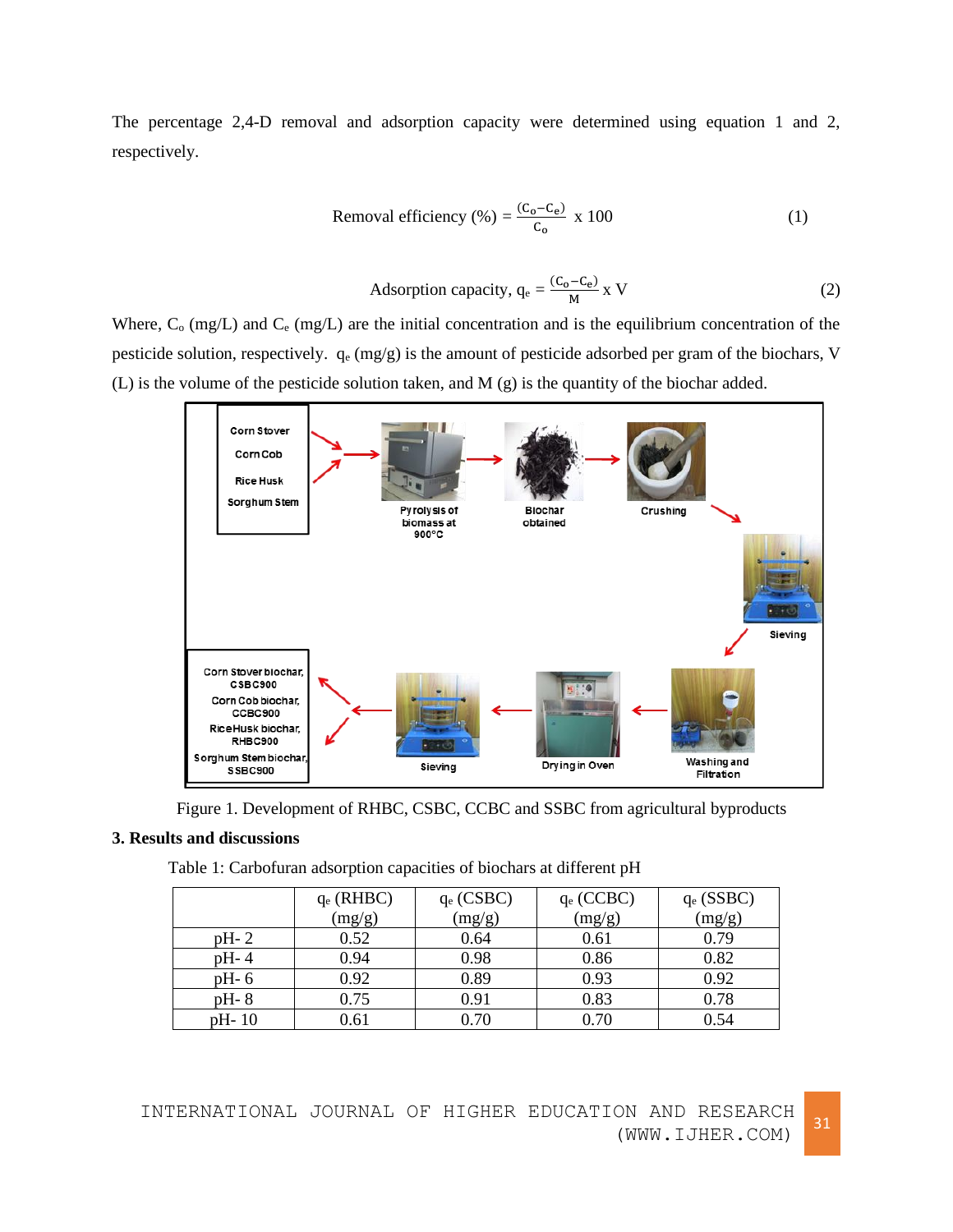|        | $q_e$ (RHBC)<br>(mg/g) | $q_e$ (CSBC)<br>(mg/g) | $q_e$ (CCBC)<br>(mg/g) | $q_e$ (SSBC)<br>(mg/g) |
|--------|------------------------|------------------------|------------------------|------------------------|
|        |                        |                        |                        |                        |
| pH-2   | 0.34                   | 0.55                   | 0.62                   | 0.52                   |
| pH-4   | 0.50                   | 0.72                   | 0.72                   | 0.54                   |
| pH- 6  | 0.39                   | 0.76                   | 0.81                   | 0.71                   |
| pH-8   | 0.64                   | 0.72                   | 0.48                   | 0.45                   |
| pH- 10 | 0.52                   | 0.60                   | 0.48                   | 0.62                   |

Table 2: 2,4-D adsorption capacities of biochars at different pH

Apart from the properties of the adsorbent and adsorbate, the adsorbent-adsorbate interaction is greatly affected by the solution pH. This effect is due to change in behavior of adsorbate, and possibly the adsorbent too with change in pH of the solution in which they are present. Though sometimes the change is trivial and can be ignored within the small range but it certainly has to lay an impact when considered across extremes of pH. Here in the case of carbofuran adsorption onto RHBC, CSBC, CCBC and SSBC [Figure 2 (a-d)] the variation in the percent removal across the pH 2 to 10 is not that much. Though unlike other similar studies the carbofuran removal by biochars is least at pH 2 except for SSBC. Percent carbofuran adsorption by RHBC is 61.72, 82.85, 82.93, 70.48 and 67.24% at pH 2, 4, 6, 8 and 10, respectively [figure 2 (a)].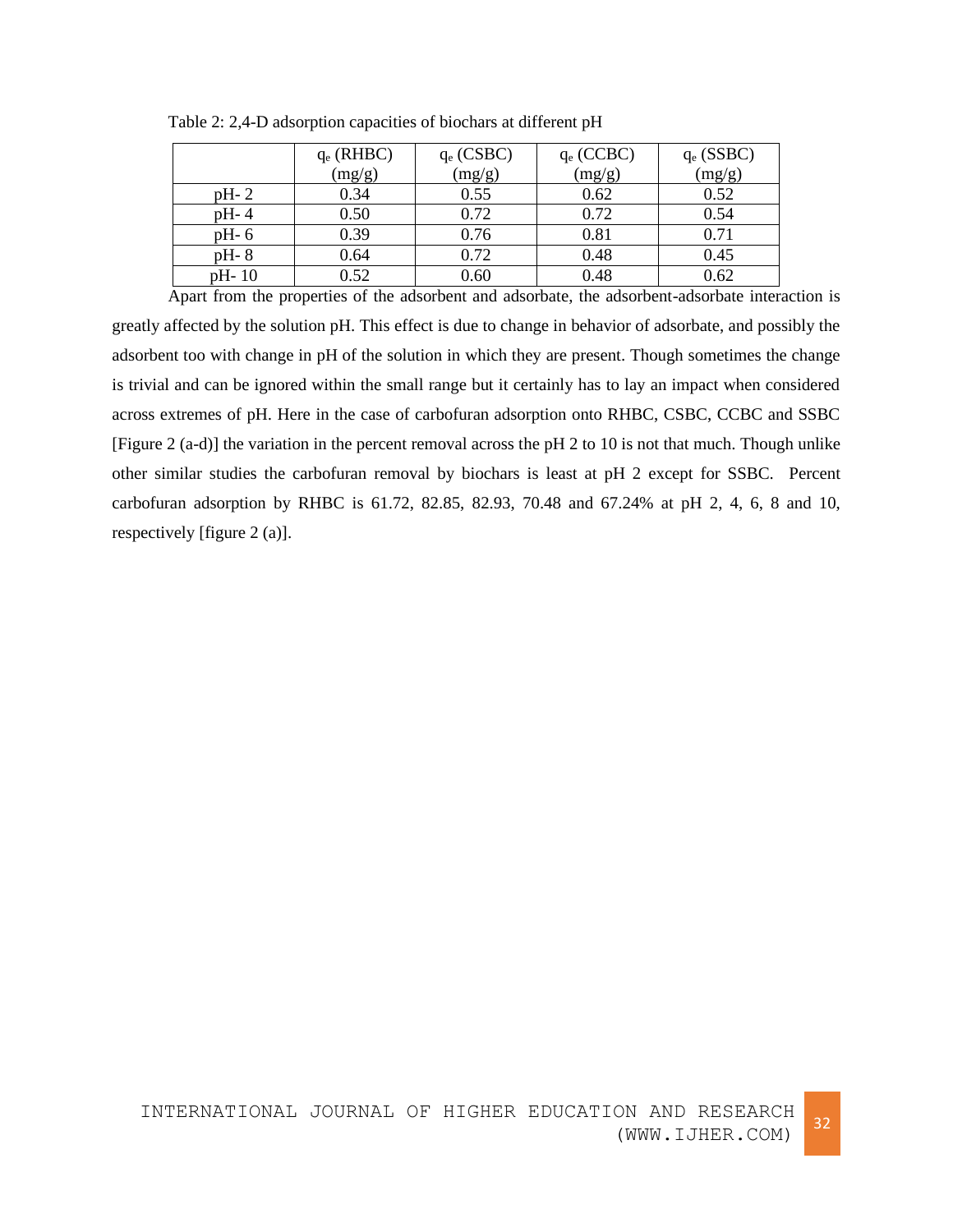

Figure 2: Percent carbofuran removal by (a) RHBC, (b) CSBC, (c) CCBC and (d) SSBC

For CSBC adsorption is 74.29% at pH 2 but it seem to catch up with increase in pH i.e. 86.35, 80.52, and 84.82% at pH 4, 6, and 8, respectively before reducing to 76.77% at pH 10 [Fig 2 (b)]. Carbofuran adsorption onto CCBC displays similar trends of variation in percentage adsorption with change in initial pH [Figure 2 (c)]. Here percent removal is observed to be 71.89 % at pH 2 which increases until 75.24 and 83.94% at pH 4 and 6 respectively. At afterwards pH i.e. 8 and 10 the order of variation is reversed and percent adsorption reduces marginally to 77.75 and 76.77%, respectively. Similarly, percent carbofuran adsorption by SSBC is 73.31, 71.93, 82.73, 73.18 and 59.41% at pH 2, 4, 6, 8 and 10, respectively [Figure 2(d). A variation in equilibrium pH with respect to initial pH is also noted during the experiment. It is observed that the equilibrium pH remains nearly the same for initial pH 2 and 10 but increases considerably in intermediate range of pH i.e. 4, 6 and 8. General trend of percent carbofuran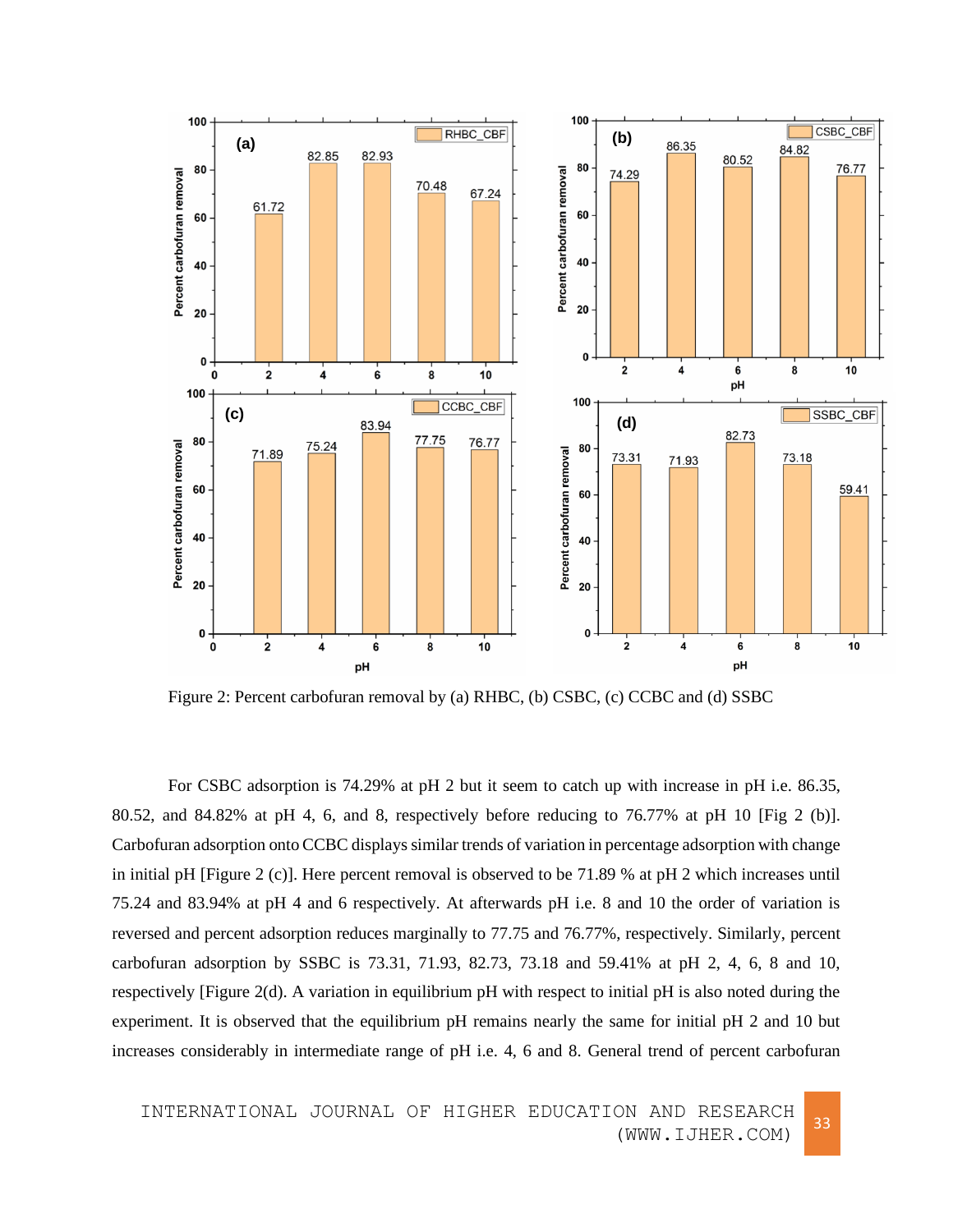

adsorption being affected by pH may be attributed to its pH based speciation (pka value  $-3.78$ ) and pHzpc based charged distribution on the surface of biochars (Vimal et al., 2019).



Similarly, aqueous removal of 2,4-D is also affected by the solution pH. Here in Figure 3(a-d), we can see that there is variation in percent 2,4-D adsorption by different biochars at different pH. Percent 2,4- D removal is least for RHBC among all biochars at all the pH. For carbofuran adsorption by RHBC, percent removal of 32.93, 47.97, 34.91, 58.45 and 46.85% is obtained at pH 2, 4, 6, 8 and 10, respectively [Figure 3 (a)]. 2,4-D adsorption on CSBC increases initially with increase in solution pH from pH 2 to pH 6 i.e. 54.77 to 72.29%. This increase is significant and in order of more than 15%. It is observed that the removal efficiency reduces afterwards to 70.65 and 63.05 % at pH 8 and 10, respectively [Figure 3 (b)]. Carbofuran follows similar order of increase in percent absorption up to pH 6 but with greater uniformity for CCBC. Percent adsorption of 58.06, 68.26 and 72.52 at pH 2, 4 and 6, respectively. Afterwards this removal efficiency reduces and remains almost same at pH 8 and 10 i.e. 43.38 and 43.24%, respectively [Figure 3 (c)]. At pH 10 too, the reduction in percent 2,4-D removal is quite less and hovers at 60.40%. On the other

INTERNATIONAL JOURNAL OF HIGHER EDUCATION AND RESEARCH (WWW.IJHER.COM) <sup>34</sup>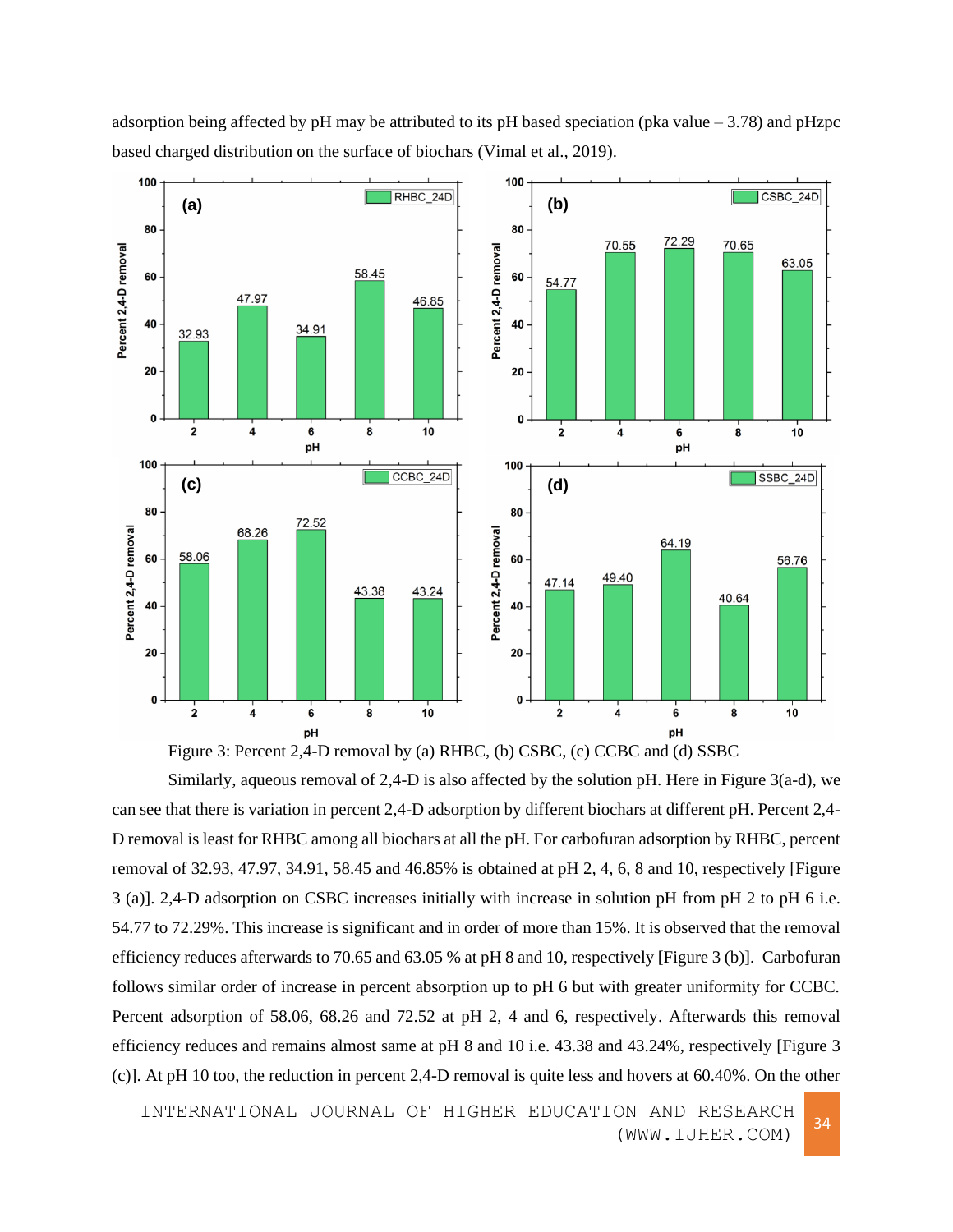hand, 2,4-D adsorption onto SSBC is quite similar to CCBC in terms of trends but is lesser in terms of magnitude. As given in figure 3(d), the percent 2,4-D adsorption for SSBC increases from 47.14 to 49.40% and later to 64.19 % with rise in pH of the solution from 2 to 6. Here, variation in 2,4-D removal efficiency is found to be of significant i.e. more than 10%. At pH 8, the removal efficiency takes a bigger dip of more than 10% and falls sharply to 40.64 but increases again to 56.76% at pH10. The change in equilibrium pH have similar trends for all biochars i.e. slight or no increase, increase, and slight decrease for initial pH 2, pH range 4-8 and pH 10, respectively. Here too, variation in percent 2,4-D adsorption with change in pH may be attributed to dissociation of 2,4-D (pka value  $-$  2.81), behavior of phenoxyacetate ion and pHzpc based charged distribution on the surface of biochars (Essandoh et al., 2017). Adsorption capacities  $(q_e)$  for the biochars at different for carbofuran and 2,4-D removal at different pH are given in table 1 and table 2, respectively.

#### **CONCLUSIONS**

Carbofuran and 2,4-D adsorption are minimum and maximum at pH 2 and pH 6, respectively for all the biochars. Maximum carbofuran removal of 86.35% was obtained by CSBC whereas maximum 2,4- D removal of 72.52% was obtained by CCBC. Adsorption capacities of all the biochars is less than 1 at all the pH. These biochars show best removal efficiency at pH- 6 i.e. pH of water found naturally so they can be used as low cost adsorbent for aqueous carbofuran and 2,4-D remediation in natural conditions.

#### **REFERENCES**

- Grube, A., Donaldson, D., Kiely, T., & Wu, L. (2011). Pesticides industry sales and usage. US EPA, Washington, DC.
- Zhang, X., Luo, Y., & Goh, K. S. (2018). Modeling spray drift and runoff-related inputs of pesticides to receiving water. Environmental Pollution, 234, 48-58.
- Keith, L., & Telliard, W. (1979). ES&T special report: priority pollutants: In perspective view. Environmental Science & Technology, 13(4), 416-423.
- Damalas, C. A., & Eleftherohorinos, I. G. (2011). Pesticide exposure, safety issues, and risk assessment indicators. International journal of environmental research and public health, 8(5), 1402-1419.
- Stehle, S., & Schulz, R. (2015). Agricultural insecticides threaten surface waters at the global scale. Proceedings of the National Academy of Sciences, 112(18), 5750-5755.
- Qurratu, A., & Reehan, A. (2016). A Review of 2, 4-Dichlorophenoxyacetic Acid (2, 4-D) Derivatives: 2, 4-D Dimethylamine Salt and 2, 4-D Butyl Ester. International Journal of Applied Engineering Research, 11(19), 9946-9955.
- Gupta, V. K., Ali, I., & Saini, V. K. (2006). Adsorption of 2, 4-D and carbofuran pesticides using fertilizer and steel industry wastes. Journal of Colloid and Interface Science, 299(2), 556-563.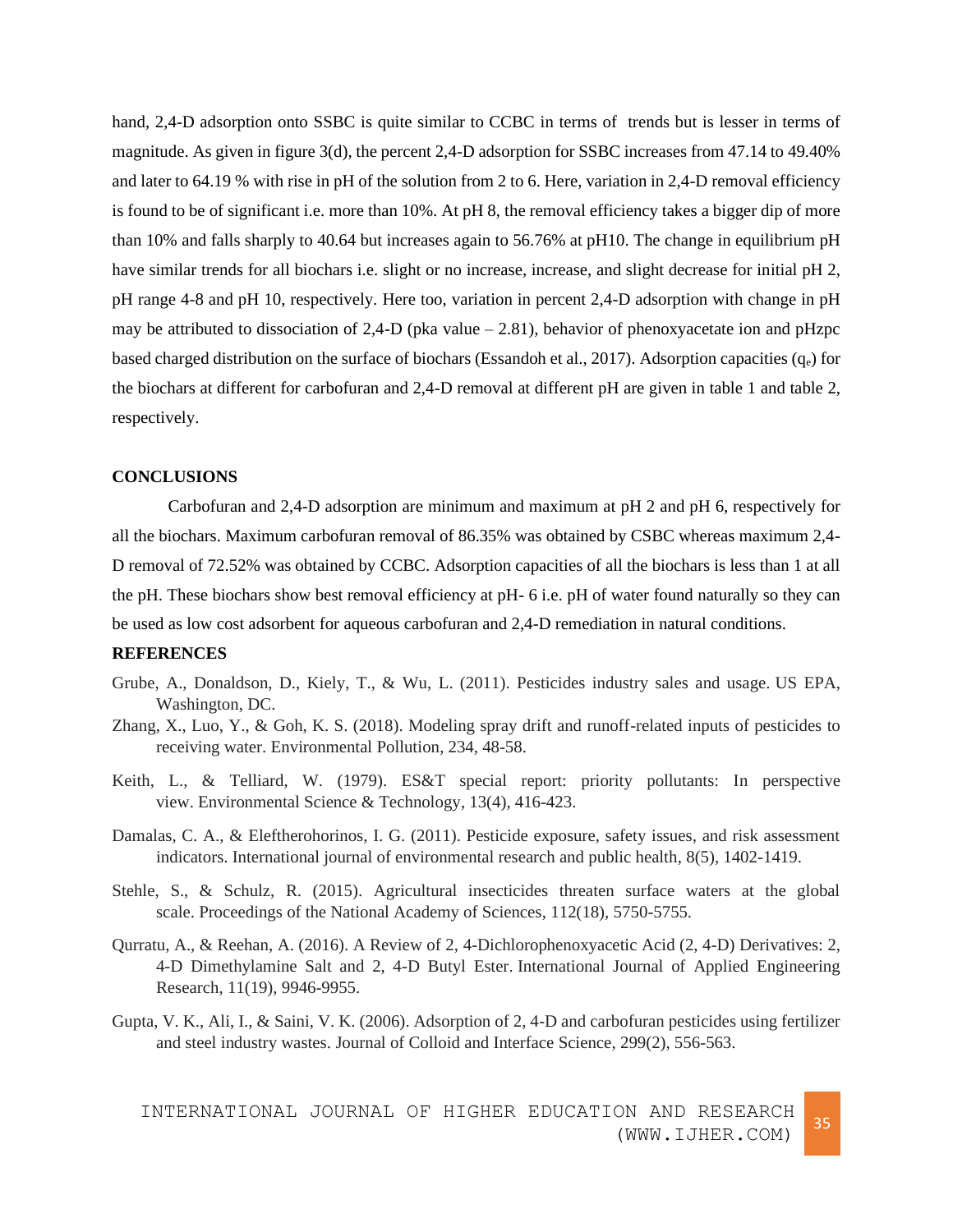- World Health Organization (WHO). (2017). Guidelines for drinking-water quality: fourth edition incorporating the first addendum. Geneva: License: CC BY-NC-SA 3.0 IGO.
- Gong, J., Yang, C., Pu, W., Zhang, J. (2011). Liquid phase deposition of tungsten doped  $TiO<sub>2</sub>$  films for visible light photoelectrocatalytic degradation of dodecyl-benzenesulfonate. Chemical Engineering Journal. 167, 190-197.
- Miwa, D. W., Malpass, G. R. P., Machado, S. A. S., Motheo, A. J. (2006). Electrochemical degradation of carbaryl on oxide electrodes. Water research. 40, 3281-3289.
- Katsumata, H., Kobayashi, T., Kaneco, S., Suzuki, T., Ohta, K. (2011). Degradation of linuron by ultrasound combined with photo-Fenton treatment. Chemical Engineering Journal. 166, 468-473.
- Zhou, T., Lim, T. T., Chin, S. S., Fane, A. G. (2011). Treatment of organics in reverse osmosis concentrate from a municipal wastewater reclamation plant: feasibility test of advanced oxidation processes with/without pretreatment. Chemical Engineering Journal. 166, 932-939.
- Murthy, H. M., and Manonmani, H. K. (2007). Aerobic degradation of technical hexachlorocyclohexane by a defined microbial consortium. Journal of Hazardous Materials. 149, 18-25.
- Banasiak, L. J., Van der Bruggen, B., Schäfer, A. I. (2011). Sorption of pesticide endosulfan by electrodialysis membranes. Chemical Engineering Journal. 166, 233-239.
- Ahmad, A. L., Tan, L. S., Shukor, S. R. (2008). Dimethoate and atrazine retention from aqueous solution by nanofiltration membranes. Journal of Hazardous Materials. 151, 71-77.
- Maldonado, M. I., Malato, S., Pérez-Estrada, L. A., Gernjak, W., Oller, I., Doménech, X., Peral, J. (2006). Partial degradation of five pesticides and an industrial pollutant by ozonation in a pilot-plant scale reactor. Journal of Hazardous Materials. 138, 363-369.
- Deng, S., Ma, R., Yu, Q., Huang, J., Yu, G. (2009). Enhanced removal of pentachlorophenol and 2, 4-D from aqueous solution by an aminated biosorbent. Journal of Hazardous Materials. 165, 408-414.
- Danish, M., Sulaiman, O., Rafatullah, M., Hashim, R., Ahmad, A. (2010). Kinetics for the removal of paraquat dichloride from aqueous solution by activated date (Phoenix dactylifera) stone carbon. Journal of Displinary Science and Technology. 31, 248–259.
- Foo, K. Y., & Hameed, B. H. (2010). Detoxification of pesticide waste via activated carbon adsorption process. Journal of hazardous materials, 175(1), 1-11.
- Salman, J. M. (2012). Batch study for insecticide carbofuran adsorption onto palm-oil-fronds-activated carbon. Journal of Chemistry, 2013.
- Rashed, M. N. (2013). Adsorption technique for the removal of organic pollutants from water and wastewater. In Organic pollutants-monitoring, risk and treatment. InTech.
- Ahmad, T., Rafatullah, M., Ghazali, A., Sulaiman, O., Hashim, R., & Ahmad, A. (2010). Removal of pesticides from water and wastewater by different adsorbents: A review. Journal of Environmental Science and Health, Part C, 28(4), 231-271.